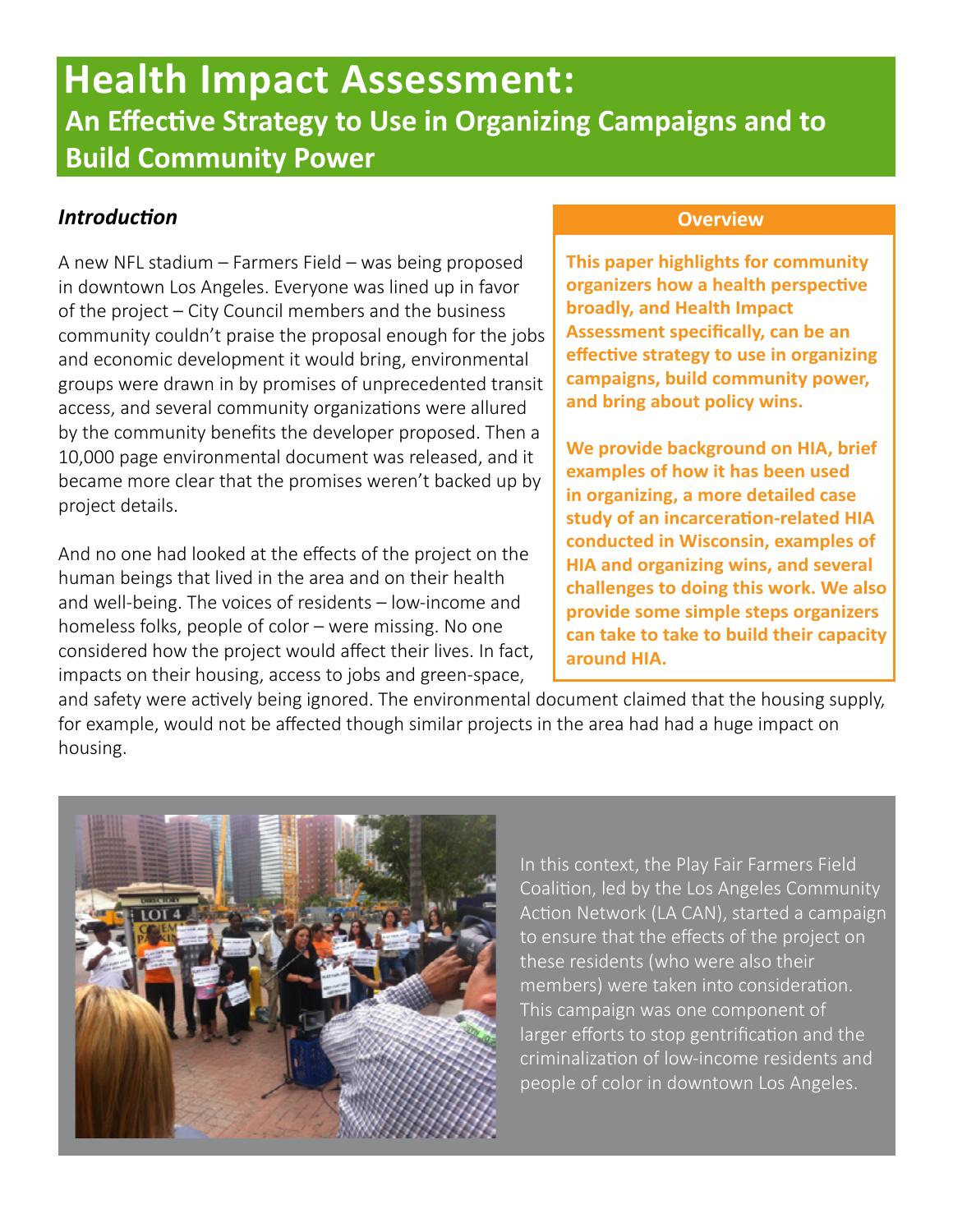The coalition decided to frame the campaign from a health and well-being angle and to [use a new tool](http://www.humanimpact.org/component/jdownloads/finish/23/275)  [called Health Impact Assessment](http://www.humanimpact.org/component/jdownloads/finish/23/275) (HIA) to organize residents, develop leadership, gather data, and, ultimately, to build their power to engage in the decision-making process around the stadium. They worked with the nonprofit organization, Oakland-based [Human Impact Partners](http://humanimpact.org) (HIP), to complete the HIA over a three-month period, and had a draft version ready by the end of the 45-day public comment period for the environment review documents.

To run the HIA, LA CAN assembled twelve local leaders who were members of grassroots organizations from diverse areas that surrounded the stadium. These organizations – who represented homeless residents, low-income tenants, day laborers, transit riders, etc. – had not typically worked together on downtown development issues, but using the health angle brought them together and gave them a holistic approach to frame a wide range of issues their members faced. Working with HIP, this group learned about the stadium development, decided what they wanted to study in the HIA, conducted a survey of local residents, reviewed local data, and came to consensus about the likely effects of the stadium and recommendations that could mitigate those effects. They then held a press conference, met with elected officials and the developer, and talked to the media.

In the end, the coalition used the HIA recommendations in negotiations to settle a lawsuit (which was related to the environmental review process) and won \$20 million in real community health benefits, which included \$15 million for affordable housing, funding for parks and open space, funding to support a community organizer and health worker for three years, and other benefits.

#### *Why Use a Health Frame?*

Health is not something we get at the doctor's office. It is not health insurance. By the time we need doctors and insurance, we're already sick.

While some of our health is a function of our genes and the personal choices we make, the reality is that over 50% of our health is determined by social and environmental conditions – like whether we have a job, where we live, and things like racism and sexism. The image below lists many of the factors responsible for our health.



*Importantly, many of these factors – especially those in the outer three rings of the rainbow – are the same issues at the heart of our organizing efforts.*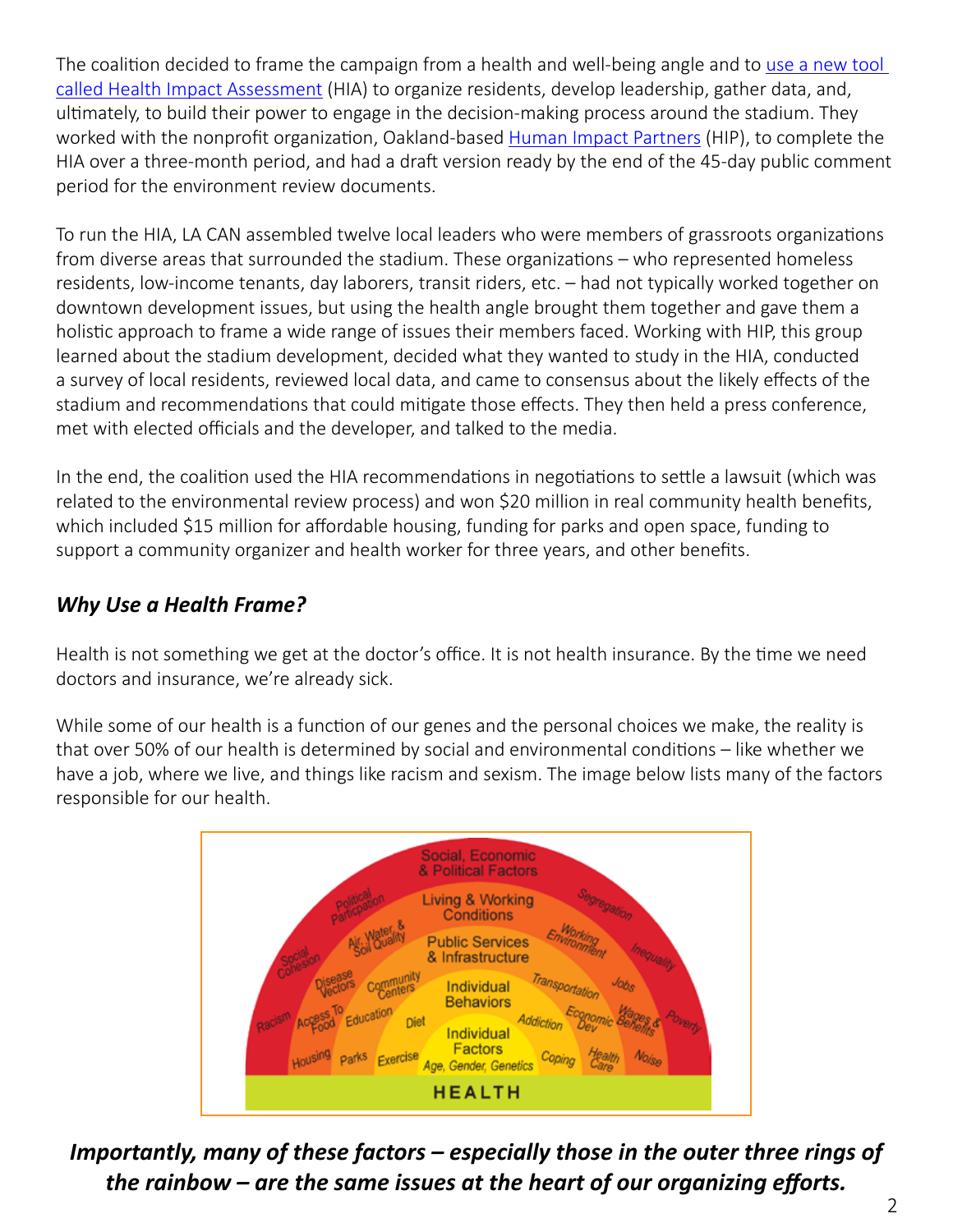Using health and well-being as a frame in organizing campaigns can be effective. Health is a shared value across the political spectrum – no one would claim that they are not for improving health. The communities with whom we work understand health quickly and easily at a personal level and at the community level. They have a very good sense of why their communities are healthy/unhealthy, and calling attention to this can help engage them. Furthermore, we can measure various aspects of health – such as through hospitalizations and life span – that reflect better measures of quality of life than others (e.g., income). Last, the public is surprised and concerned by health inequities; for example, a report showing that there was more than a 24-year life span difference between populations that lived in the Cleveland suburbs and those in the inner-city made the front page of all the local papers recently.

#### *What is Health Impact Assessment?*

**HIA is a flexible and practical approach that uses data, research, and stakeholder input to determine the positive and negative effects of a proposed policy or project on the health of a population and to make recommendations that improve those health effects.** HIA is meant to be done before a decision is made, so that it can be used to inform decision makers and other stakeholders.

## **The values that underlie HIA practice are democracy, equity, sustainability, ethical use of evidence, and a comprehensive approach to health.**

HIA practitioners are concerned with racial, economic, and gender equity and focus much of their effort on the vulnerable populations that are often most negatively impacted by government and private decisions.

There are two main purposes of a Health Impact Assessment. First, a *report and other communications materials* can be produced that:

- Makes the health effects of a proposed project, plan, or policy explicit;
- Highlights health inequities;
- Provides recommendations; and
- Raises awareness among those who are likely to be impacted, decision makers, and other stakeholders.

Second, the *process* of conducting an HIA is important. Through the process:

- Community members can be deeply engaged, empowered, and energized;
- Viable alternatives and recommendations can be developed, providing an exciting vision of what could be;
- The lived experience of community members can be recognized;
- Relationships and alliances can be built; and
- Transparency in decision-making processes can be improved.

HIAs have been conducted on many policy areas including land use, transportation and housing plans and projects; and energy, labor, education, incarceration, and immigration policy. Some examples are provided below.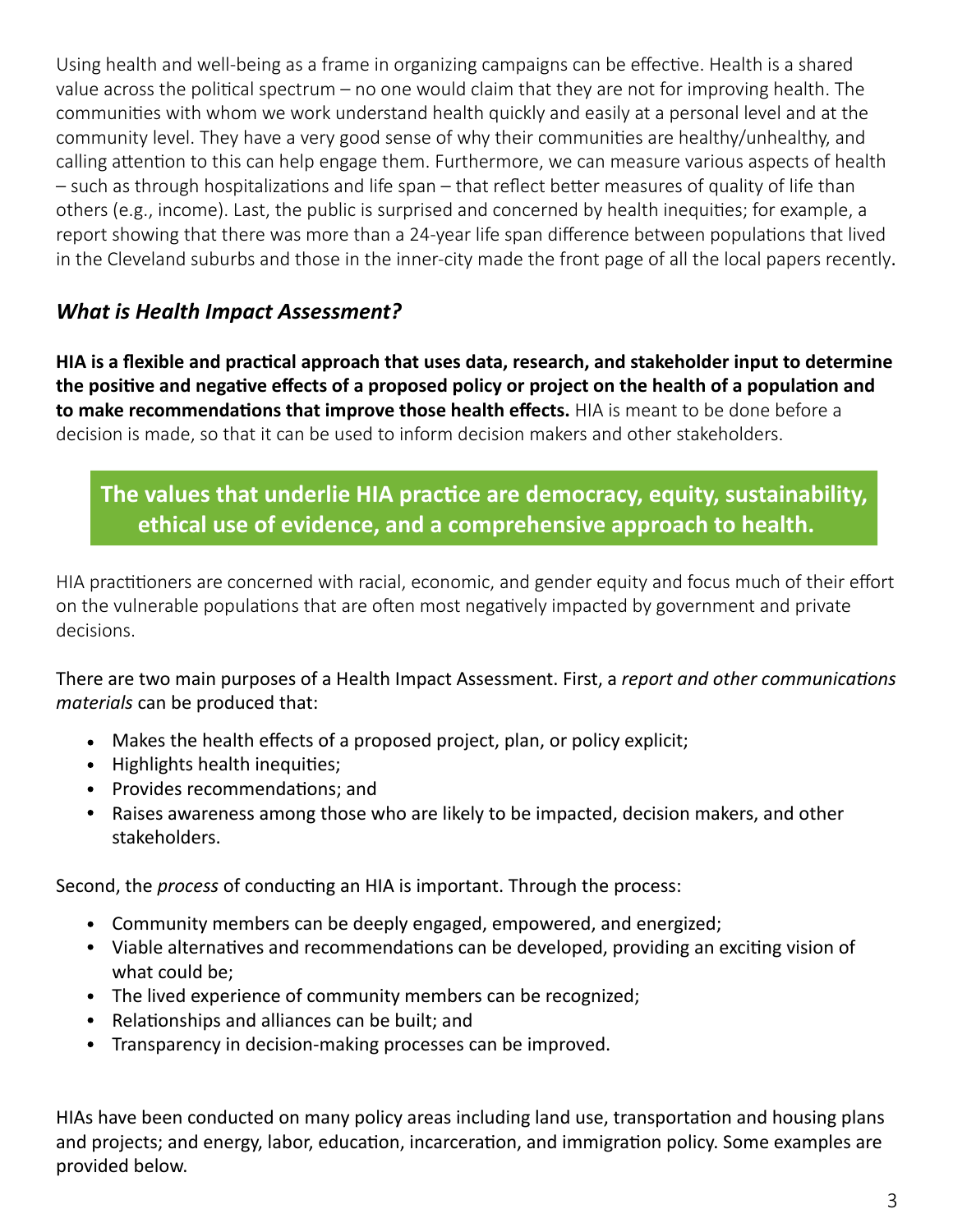### *Integrating HIA into a Campaign as an Organizing Strategy*

There are multiple ways HIA can be used to support a community organization's goals. Most obviously, **HIA can gather new and convincing data that can be used as part of an organizing campaign**. Knowledge is an important form of power that is not wielded as frequently as possible in campaigns. While facts do not always matter, not having facts is almost always a source of problems. Knowledge is vital when talking with community members, media, and decision makers.

For example, an HIA conducted on the [impacts of deportation and detention on immigrant children](http://www.familyunityfamilyhealth.org/)  [and families](http://www.familyunityfamilyhealth.org/) revealed some shocking numbers: since 1998, at least 600,000 US-citizen had a parent or guardian deported, and if deportations were to continue unabated, more than 150,000 children will have a parent taken away from them each year. Furthermore, over 100,000 US-citizen children would show signs of withdrawal.

Through focus groups with undocumented parents, the HIA also revealed some heart-wrenching stories. One participant shared the following:

**"Two years ago, Immigration [officials] came to look for someone in our house; someone who did not live [there]…it was very difficult impact that it caused for my children…my youngest son's performance in school suffered…[he became] fearful of everything, when somebody knocked on the door he would react in a very angry, nervous manner… he became constantly nervous, angry, he couldn't fall asleep, irritated…"**

These numbers and stories make for powerful evidence that can support a campaign around an issue.

**In addition, HIAs can help organizers build leadership and recruit new members.** In conducting an [HIA on a proposed residential development in South Los Angeles,](http://www.humanimpact.org/component/jdownloads/finish/23/288) ACORN members built their skills by developing the questions on which the research focused, learned how to conduct a survey, and understood and presented the HIA findings and recommendations to decision makers. Those members went door-to-door in the neighborhood around the site to collect survey data. In collecting over 300 surveys, they were able to provide very local data for the HIA, discuss the proposed development with neighbors and thereby raise awareness, as well as build knowledge about ACORN and its organizing work. Some of these residents attended project-related activities and later became ACORN members. The HIA activities were a venue by which ACORN organizers could connect with the self-interest of community members and get to know them better.

**HIAs can build new relationships for community organizations and strengthen existing relationships.**  [In conducting an HIA on school integration policy in Minnesota](http://www.humanimpact.org/component/jdownloads/finish/17/300) ISAIAH brought together community leaders with whom they were interested in building stronger ties. These included leaders of other organizations, school board members, union members, teachers, and academics. The HIA process created a space that allowed for deep discussion of issues such as race, segregation, and education, and built understanding and consensus among the various partners. These strengthened relationships will outlast the HIA, which was successful at influencing a piece of statewide legislation and in starting discussions with the Minnesota Department of Education.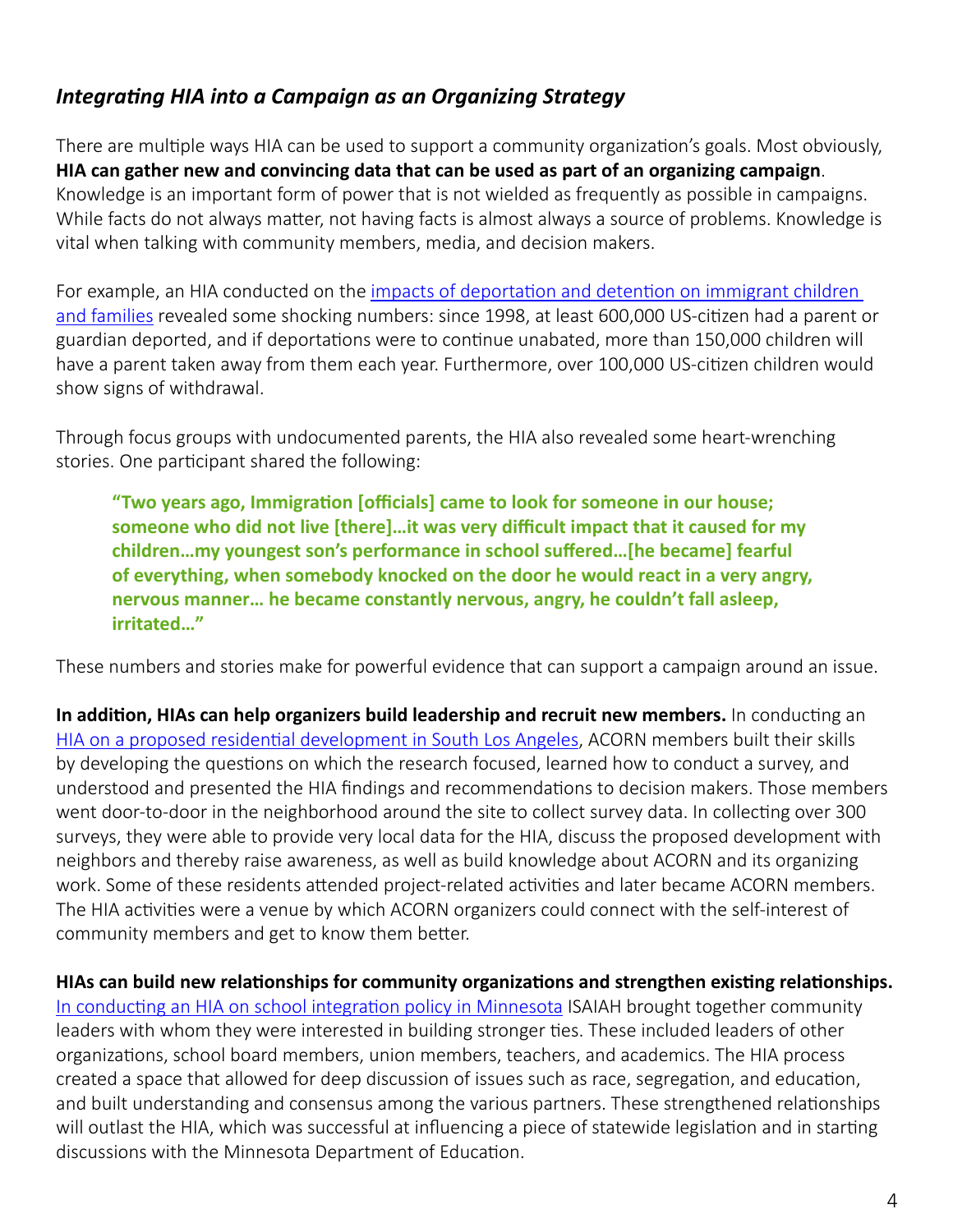ISAIAH is using a public health frame beyond individual HIAs. They are working with other community organizations in the Mid-West on an initiative called Healthy Heartlands, bringing organizing groups together with public health practitioners around issues their members care about, and that affect their health and well-being.

**HIA can help to change an entrenched frame around a policy.** Before the Paid Sick Days HIA was completed, lawmakers and the general public considered paid sick days a labor issue and a small business issue – not a health issue. The HIA raised a conversation about the public health effects of the policy, so much so that legislators asked anti-sick day lobbyists in testimony if they condoned passing disease in restaurants. HIAs can also explicitly start conversations about important topics that are priorities for your organization such as racism, environmental justice, and/or disparities in access to transportation and other public goods. In the School Integration HIA mentioned above, ISAIAH explicitly wanted to explicitly raise the discussion about structural racism and its harm.

**Last, using HIA and the health frame can assist in drawing resources to organizing campaigns from funders who have traditionally focused on health.** The California Endowment, the Robert Wood Johnson Foundation (RWJF), and other funders have supported the HIAs discussed in this paper and provided funding to the community organizations involved, even though these funders do not typically support community organizing.

# *Case Study: An HIA on Alternatives to Incarceration*

 Wisconsin, like other states, is locking up growing numbers of non-violent drug and alcohol offenders. These people need treatment – not prison, where they're unlikely to get help. Prison disrupts families, increases recidivism, makes communities no safer, and costs far more than treatment. WISDOM – a statewide network of congregation-based justice organizations – launched the [11x15](http://prayforjusticeinwi.org/) [campaign](http://prayforjusticeinwi.org/) to cut Wisconsin's prison population in half by expanding access to treatment programs.



WISDOM partnered with HIP, state agencies, academics, policy groups, and others to [conduct an](http://www.humanimpact.org/component/jdownloads/finish/23/290)  [assessment of the public health impacts of increasing funding](http://www.humanimpact.org/component/jdownloads/finish/23/290) to \$75 million a year for Wisconsin's treatment and diversion programs.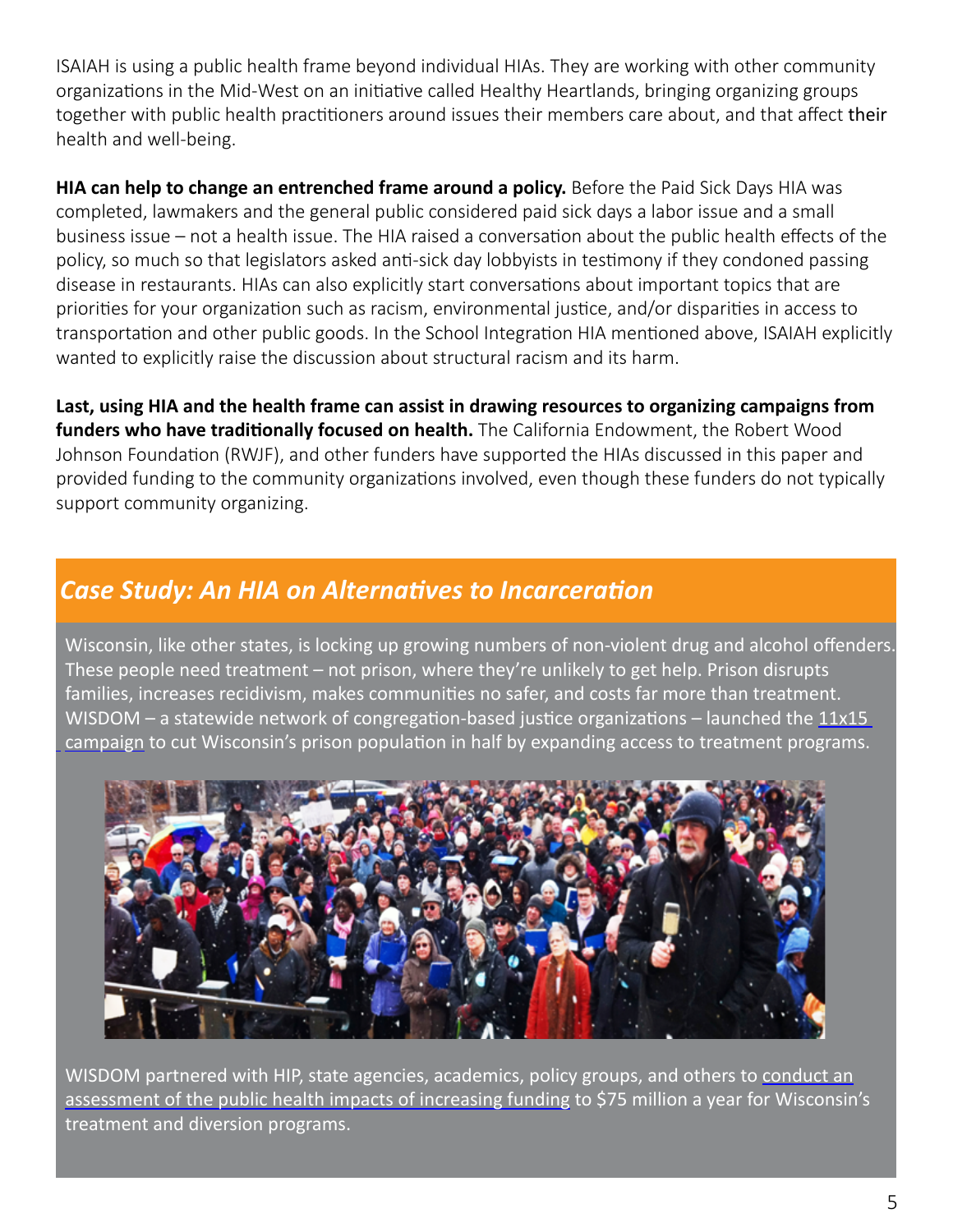The year-long study drew on data from state and national diversion programs and insights from focus groups with offenders, their families and officials from the law enforcement, judicial, and public health systems.

 The HIA, funded by the RWJF, found overwhelming evidence that expanding alternatives to incarceration would reduce the prison population, reduce crime, lower recidivism and strengthen families by keeping up to 1,600 parents a year out of prison each year. Because the cost of treatment is about one-fourth of the cost of putting someone behind bars, the state would also save up to \$2 for every dollar spend on alternative treatment programs.

 The study has had a tremendous impact on the conversation around treatment over incarceration in Wisconsin. Every major media outlet in the state covered the release of the HIA and legislators from both parties have pledged support for an increase in funding for treatment alternatives. The budget recently passed increased funding, with promises of more to come. WISDOM continues to use the HIA in meetings with legislators, to strengthen relationships with the public health community, to organize their communities, and keep the issue in the media spotlight.

 As WISDOM prepares for a statewide campaign on public transit funding, they are considering how to incorporate the public health frame and HIA into the process. The HIA will be an important component of the organizing campaign and messaging, and as such, WISDOM is talking about it early in the campaign development process as a strategy to supplement others they are considering.

#### *Getting Started with HIA*

Community organizations interested in pursuing Health Impact Assessment as a strategy in their campaigns can take some simple steps to get started. Human Impact Partners can help you do this, but other non-profits and public health departments may be able to help as well. Community organizations can:

- Ask someone with HIA experience to present on HIA to staff, members, and partners. This forum can include a brainstorm about current or planned campaigns the organization is considering and how an HIA could fit in.
- Host an HIA training. Many HIA trainings use a customized local case study as an example and can be a great way to jump-start the HIA process. Allies and decision makers can be invited to participate as well.
- Get involved in an HIA being conducted by a public health department or by another organization. Community organization staff and/or members could be part of a steering committee or participate in other ways.
- Learn more about using a health lens as an organizing frame by having discussions with others who have done so, such as organizations that have been discussed in this paper.
- Approach health funders about their openness to funding HIA work on the issues of concern to the community organization's members.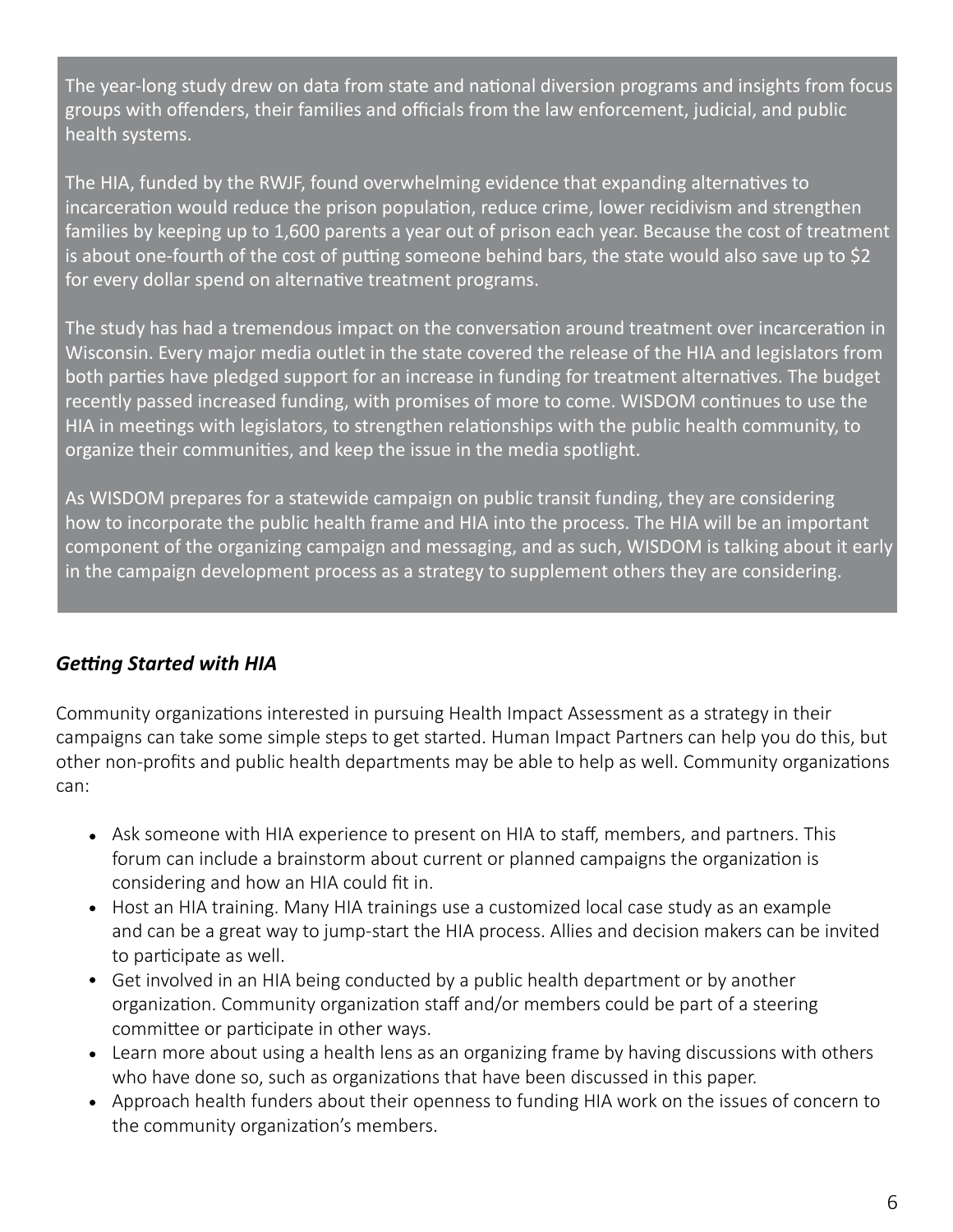# **Keeping it Real About the Challenges with HIA**

 HIAs are not a silver bullet. While many HIAs have led to significant policy wins and achieved other important goals, the process requires a significant commitment of resources and energy. HIAs require dedicated staff time, not just for organizing, but for planning, data collection, and coordination. Required time and effort can compete with other organizational goals, so a strong commitment to the process is needed. Speaking with organizing colleagues that have participated in HIAs can provide a sense of the necessary resources.

 The HIA process can take between three months and a year to complete and can cost between \$50,000 and \$150,000. It must be started and planned well in advance of a policy decision being made and the HIA process must align with the organizing strategy. Organizations will need to constantly assess how to align and re-align the HIA with their organizing goals. While this is common issue for many organizing groups, it requires a degree of attention to make sure the research remains relevant to decision making. Having a clear timeline for the research and for the decision-making or policy target helps ensure success.

 Many community organizations do not have the in-house technical resources needed to complete an HIA. As a result, they may partner with other, more technical, organizations to complete it. These new partnerships will require time to build trust and to ensure alignment of principles and goals. Given that the HIA process is quite research heavy, it also requires work to maintain the engagement of community members. Small stipends can help with this, and can also show that community members' participation is valued.

 Relatedly, much research throughout history has alienated, and often exploited, community members for their knowledge and experiences. It is incredibly important that those conducting the HIA are transparent about the goals of the research, how it will be used, and how community members' voices will be integrated. Community members should also be provided the power and space to adjust the HIA process. Establishing principles of collaboration at the outset of an HIA can ensure this is clear to all participants.

 Last, the new research that HIA's bring are far from a guarantee of success. As we all know, politics, money, and many other factors can be difficult to overcome. Expectations about what the HIA can achieve should be set realistically.